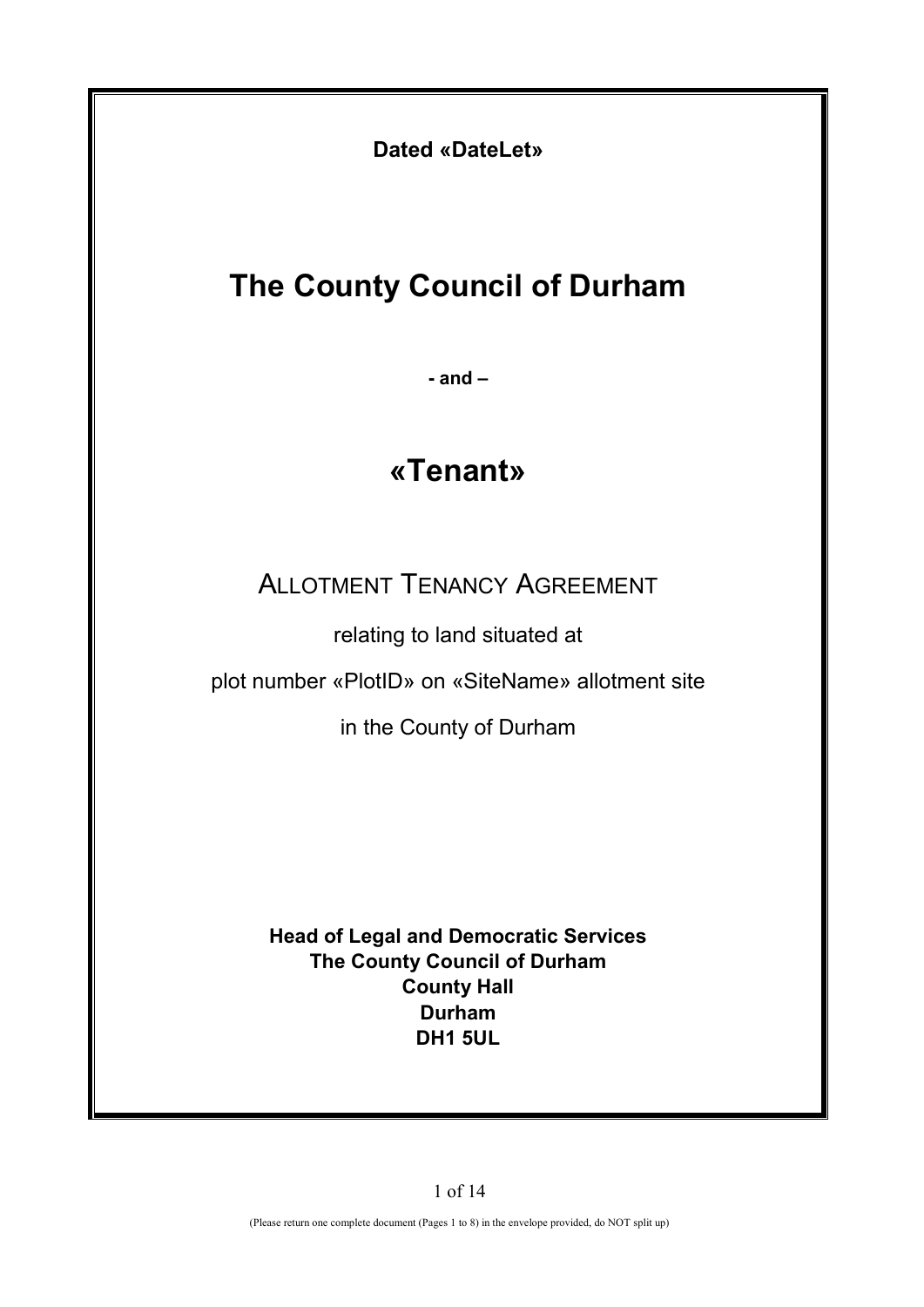AN ALLOTMENT TENANCY AGREEMENT made the XXXXXXX of XXXXXX, two thousand and **XXXXXXXX** between:

- (1) THE COUNTY COUNCIL OF DURHAM, (hereinafter referred to as the Landlord), care of the Senior Allotment Officer, Direct Services, Meadowfield Depot, St John's Road, Meadowfield, County Durham, DH7 8XL and
- (2) «Tenant», «Address1» «Address2», «Address3», «Town», «County», «PostCode», «Phone» (hereinafter referred to as the Tenant), of the other part.

## **WHEREBY IT IS AGREED AS FOLLOWS**

| "the Landlord" | The first party whose name and address is stated in (1) above.                                                                                                                                                                                                                                                                                                                                                                                                                                                                                     |
|----------------|----------------------------------------------------------------------------------------------------------------------------------------------------------------------------------------------------------------------------------------------------------------------------------------------------------------------------------------------------------------------------------------------------------------------------------------------------------------------------------------------------------------------------------------------------|
| "the Tenant"   | The second party whose name and address is stated in (2) above,<br>and who shall be over eighteen years old.                                                                                                                                                                                                                                                                                                                                                                                                                                       |
| "the Plot"     | The land situated at «SiteName» allotment site within the County of<br>Durham and being identified on the plan annexed hereto by being<br>numbered number of allotment in words («PlotID») and verged or<br>coloured red thereon (not exceeding $\frac{1}{3}$ acre) intended to be wholly<br>or mainly cultivated by the Tenant for the production of vegetable and<br>fruit crops for consumption by the Tenant and their family (subject to<br>the exceptions and reservations contained in any deed under which<br>the Landlord hold the Plot). |
| "the Rent"     | The sum of $E \triangleleft \text{TotalRent}$ per plot payable yearly in advance on 1st<br>November (subject to annual review by 6 months' prior notification).                                                                                                                                                                                                                                                                                                                                                                                    |
| "the Term"     | The period from the date of this Agreement terminating on the 31st<br>day of October next following.                                                                                                                                                                                                                                                                                                                                                                                                                                               |

**1.** In this Agreement the expressions below shall have the following meanings:

2. The Landlord agrees to let and the Tenant agrees to take the Plot EXCEPT AND RESERVING into the Landlord and all persons authorised by them the interests, rights and powers and easements specified in the First Schedule to this Agreement for the Term and thereafter continuing from year to year until determined as is hereinafter provided by either party.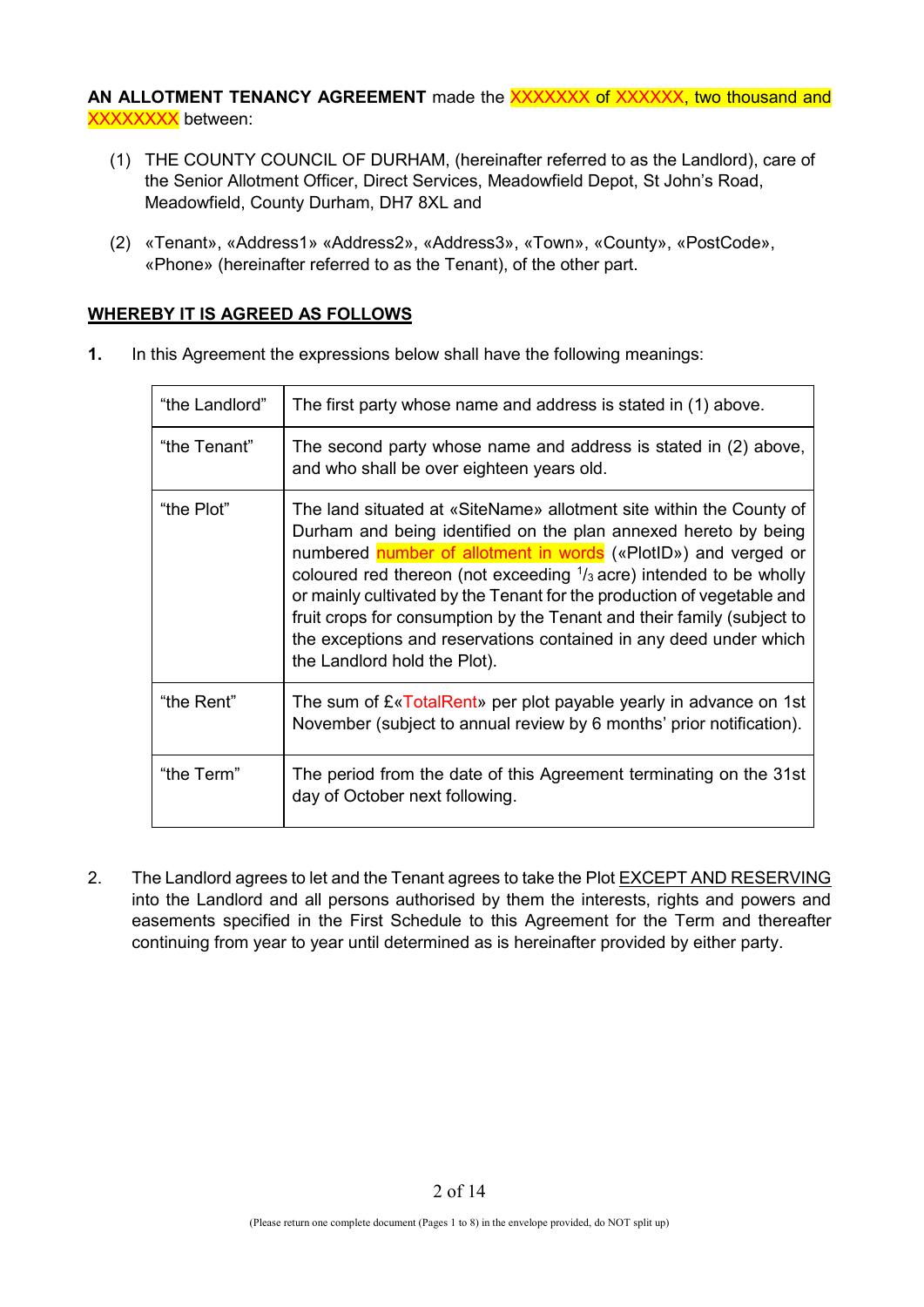## **TENANT'S OBLIGATIONS**

## 3. **Rent.**

To pay the Rent in full within 40 days of being invoiced or notified of the rent charge.

## 4. **Restriction on assignment.**

Subject to the provisions on co-workers, the Tenant may not assign, charge, sub-let or part share the possession, occupation or use of the Plot or any part thereof or allow any person to occupy the allotment or any part thereof as a licensee.

## 5. **Use of land.**

The Tenant must use the Plot solely as an allotment garden in accordance with the relevant Allotment Acts and this agreement. Any business use is strictly prohibited.

## 6. **Plot boundaries.**

The Tenant must not alter or move the fence or similar marking the boundary of the Plot. Any boundary disputes should be referred to the Landlord to determine.

# 7. **Cultivation.**

The Tenant must ensure that:

- a minimum of 50% of the Plot area is used for the cultivation of fruit, vegetables or show flowers (growing produce in a greenhouse or poly-tunnel qualifies for this purpose); and
- a further 25% of the Plot area is in some form of productive use, which can include being used for housing authorised animals or for the cultivation of more fruit, vegetables or flowers.

There is no requirement for the Tenant to use the final 25% of the Plot area for any particular purpose; however, it must be maintained in a tidy, weed free condition and examples of acceptable uses include for the installation of an authorised storage shed, further housing for authorised animals, the storage of materials, or for general flower beds or a lawn.

In addition, the Tenant is responsible for keeping grass and weeds cut back on half the width of any allotment paths or tracks that border the Plot.

Exceptions to these requirements will only be allowed where prior written approval is granted by the Landlord. On taking over the Plot, the Tenant should liaise with the Landlord if they believe it may not be possible for them to achieve the required levels of cultivation within the first 6 months.

If the Tenant is unable to work the plot as a result of illness or any other matter they must inform the Landlord at the earliest opportunity. Where possible the Landlord will try to assist the Tenant by relaxing the requirements in this cultivation clause; however, this cannot be guaranteed.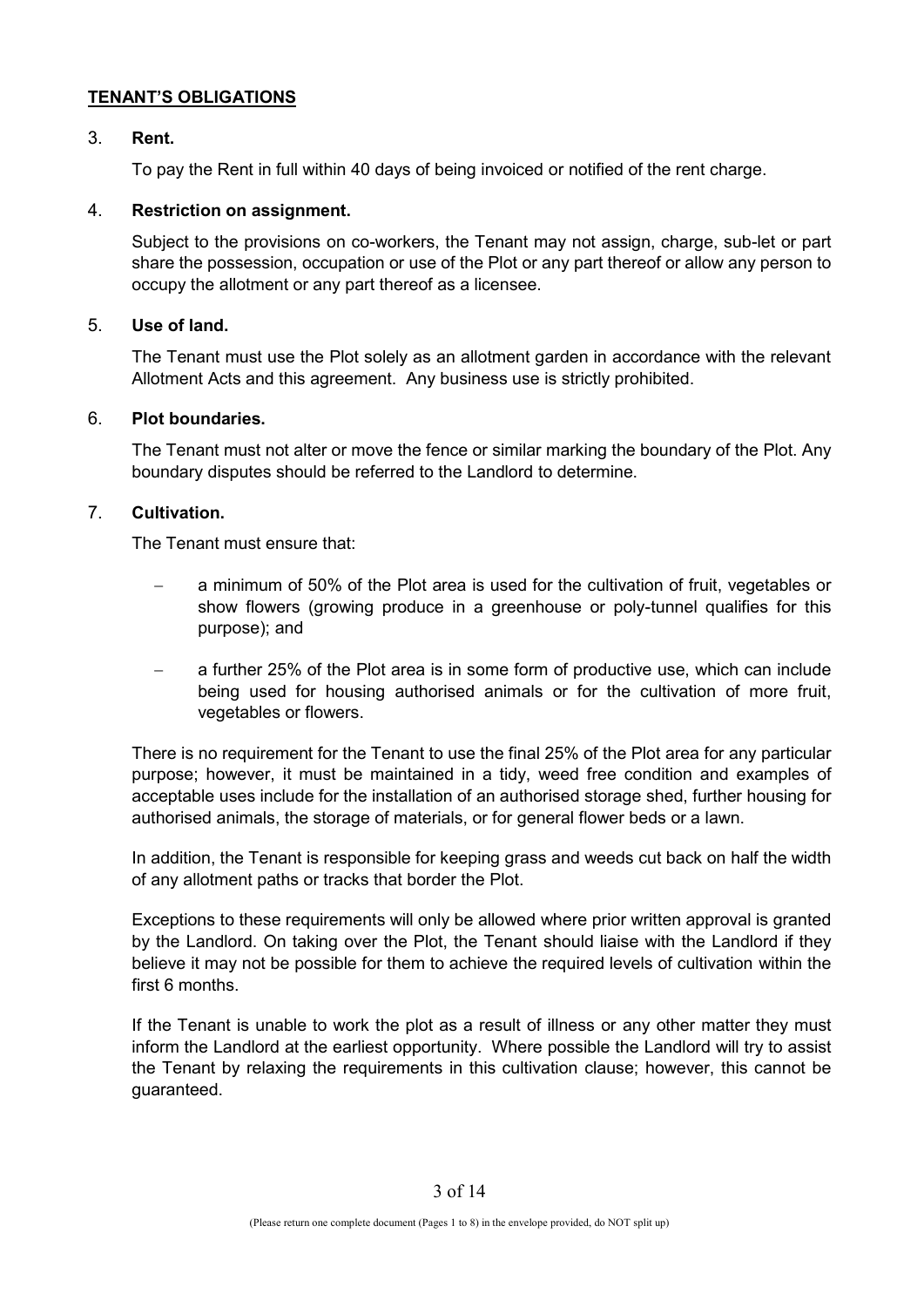## 8. **Restrictions on cropping.**

The Tenant may grow any kind of vegetables, show flowers, soft fruit, or herbs; however, fruit trees or bushes must not account for more than 25% of the cultivated area. Where planted, fruit trees and bushes must also be of dwarf stock and they should be sited at least 1m from and boundary of the Plot and not where they will prevent inspection of the Plot or create a nuisance to others as they grow.

## 9. **Animals and livestock.**

The Tenant must seek prior written approval if they wish to keep any animals on the Plot. Where permission is granted, the Tenant:

- − must ensure that the animals and the housing for them take up no more than 50% of the Plot area and do not interfere with the 50% that must be cultivated;
- − must ensure that the part of the Plot used to house the animals is securely and adequately fenced to prevent the animals escaping;
- − is solely responsible for the welfare of the animals and may be served with a notice to quit if they are prosecuted for a welfare offence or if they fail to address any improvement requirements laid down by the Landlord or the RSPCA; and
- must ensure that the animals or the manner in which they are being kept is not either prejudicial to health or causing a nuisance.

## 10. **Beekeeping.**

The Tenant must seek written permission from the Landlord prior to introducing a bee-hive to the Plot and then comply with any requirements laid down by the Landlord.

## 11. **Dogs.**

The Tenant must not keep any dogs on the Plot; however, dogs may be brought to the site during any period that the Tenant is present but:

- they must be kept on a lead at all times except when securely contained within the area of the Plot; and
- − the Tenant must ensure that any faeces from their dog is removed from the Plot and the wider site.

## 12. **Weeds.**

The Tenant must take steps to eradicate pernicious weeds such as ground elder, nettles, brambles or other similar weeds on the Plot and ensure that they do not spread to other plots. When doing this, the use of old carpet as a weed suppressant is strictly prohibited but polythene sheeting or cardboard may be used as a temporary measure provided it is properly secured.

When tackling weeds, the Tenant should report the presence of any of the following to the Landlord who may be able to assist with clearance:

− Common Ragwort;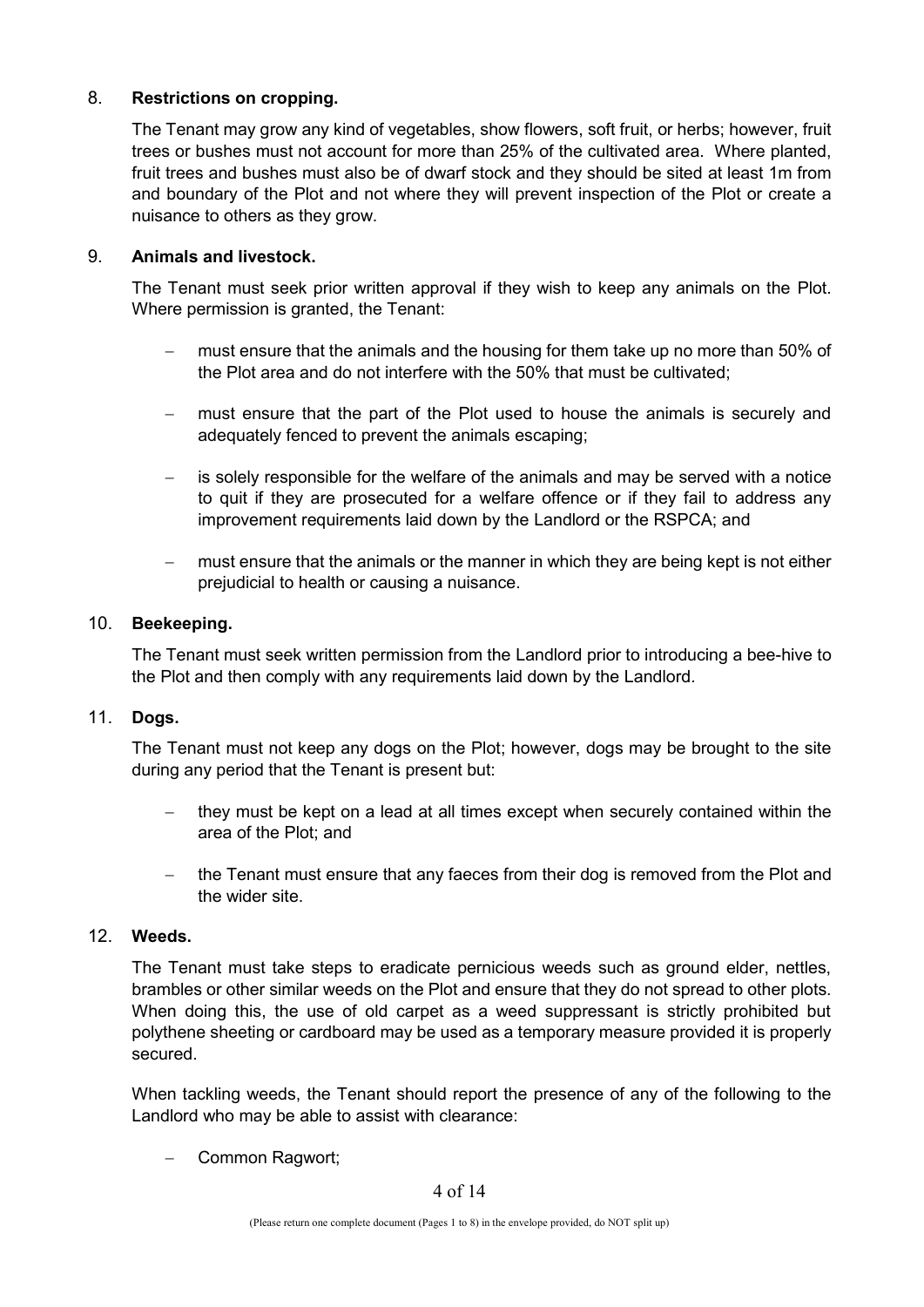- − Spear Thistle;
- − Creeping or Field Thistle;
- − Broad-leaved Dock;
- − Curled Dock;
- − Japanese Knotweed;
- − Giant Hogweed;
- − Himalayan Balsam;
- − Rhododendron Ponticum;
- − New Zealand Pigmyweed.

## 13. **Use of chemical sprays or fertilisers.**

The Tenant may use chemical sprays and fertilisers; however, they should only be sprayed when conditions are still and calm. When spraying, the Tenant must comply at all times with current legislation and ensure they do not adversely affect neighbouring plots or residential properties and private land.

## 14. **Hedges, fences, drainage ditches, etc.**

The Tenant must keep all existing boundary fences or similar between their plot and any other plot in a good state of repair including the regular and proper cutting back of any existing hedges. The standard maximum permitted height for these is 1.5m. Fence height can be increased to 2.0m if required for keeping animals; however, the additional 0.5m must only be constructed of wire or mesh so as to permit the easy inspection of the plot.

Fences should be constructed from wood or metal but not from recycled materials that are not usually used for such purposes (e.g. old garage or household doors, tyres, vehicle bodies, etc). The use of barbed wire and anti-vandal paint is not permitted and any claim resulting from their unauthorised use will be the responsibility of the Tenant. The Tenant must also not store or pile any materials against fences.

The Tenant must ensure all drainage ditches within or bordering the Plot are properly cleaned and maintained on a regular basis.

## 15. **Trees and shrubs.**

The Tenant must not plant any trees or non-food producing shrubs other than permitted types of fruit trees / bushes (see restrictions on cropping). The written consent of the Landlord must also be sought prior to cutting or pruning any existing trees on the plot other than fruit trees.

## 16. **Minerals and materials.**

The Tenant must not take, sell or carry away any mineral, sand, earth or clay from the Plot or the site.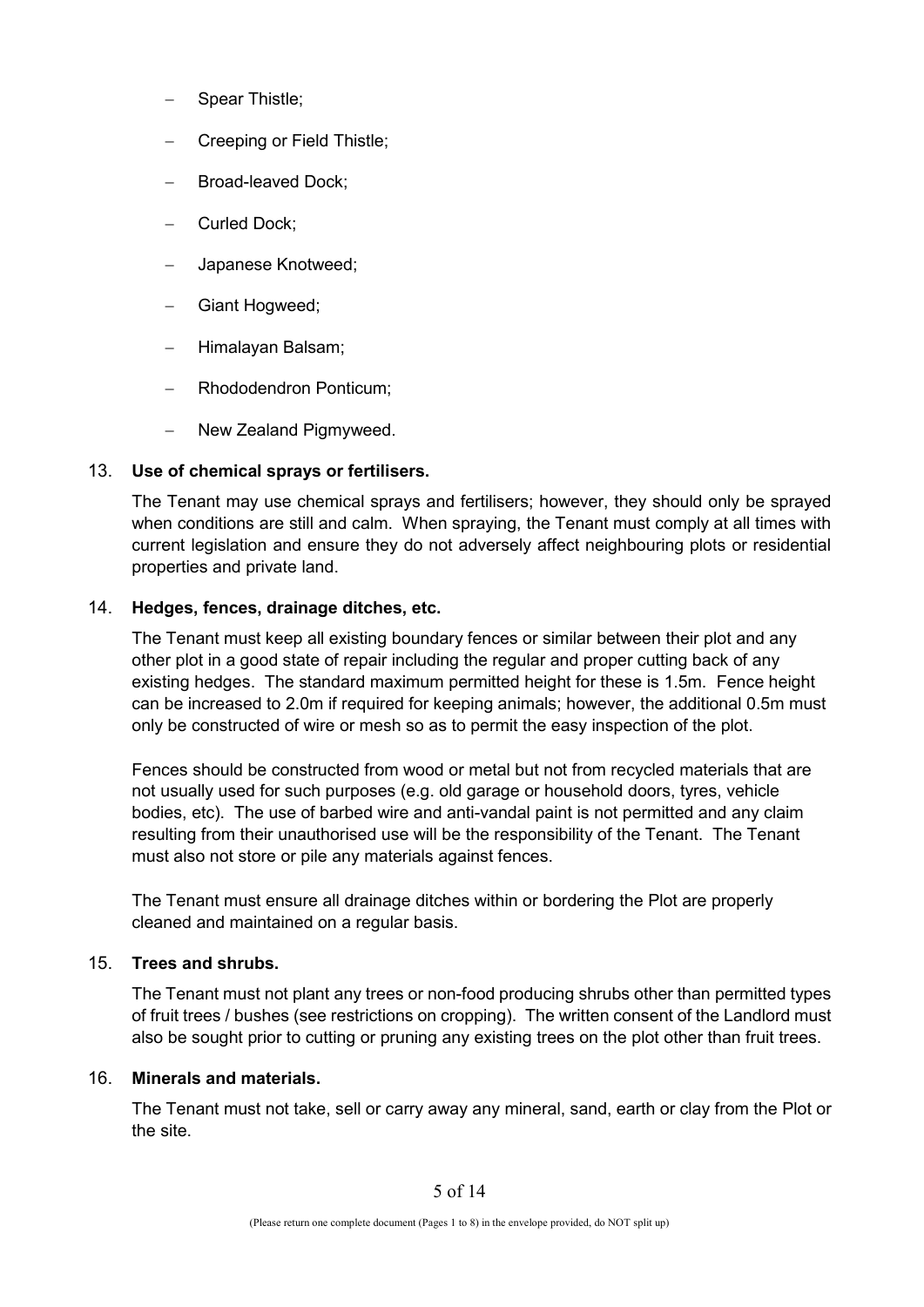## 17. **Water and wells.**

Where water is supplied to a site, the Tenant must not interfere with the water system in any way or install additional pipe work.

The Tenant is not permitted to dig new wells or ponds on the Plot. Where the Plot has an existing well, the Tenant is expected to act responsibly in its use to prevent damage and to keep the Landlord informed of any maintenance that is required.

#### 18. **Buildings and structures.**

The Tenant must comply with the attached rules for the erection and maintenance of structures.

#### 19. **Vehicles and tyres.**

The Tenant must not bring or place any vehicle, caravan, trailer or vehicle parts including tyres onto the Plot.

Although some sites do provide vehicle access, any vehicle brought onto the site should only remain long enough to allow loading and unloading of items to and from the Plot before being returned to a designated car park or the roadside.

The Tenant must not undertake repairs and maintenance activities on vehicles legitimately brought to sites or to roads / tracks bordering sites.

#### 20. **Nuisance.**

The Tenant must not cause or permit any nuisance or annoyance to be caused to any other tenant or to the owners or occupiers of any adjoining or neighbouring land / property. Nuisance caused by co-workers, plot visitors (including the Tenant's children) and animals will be deemed to have been caused by the Tenant.

## 21. **Criminal activities and aggressive actions.**

If the Tenant, their family or associates are found guilty of a criminal offence that is linked to the Plot or the wider site (i.e. taking place on the site or involving other tenants, neighbouring residents, association representatives or council staff), they will be given immediate notice to quit. The same will apply if there is proven evidence of any threats, violence and or intimidation against other allotment tenants, neighbouring residents, association representatives or council staff.

The Landlord also reserves the right to suspend the Tenant's right to access the Plot and site during the investigation into such offences or other offences of a serious nature. If such a suspension is breached by the Tenant, they will be given immediate notice to quit.

## 22. **Disposal of rubbish and reuse materials.**

The Tenant must not bring or allow anyone else to bring waste material to the Plot or site (except manure and compost in such quantities as may be reasonably required for use in cultivation).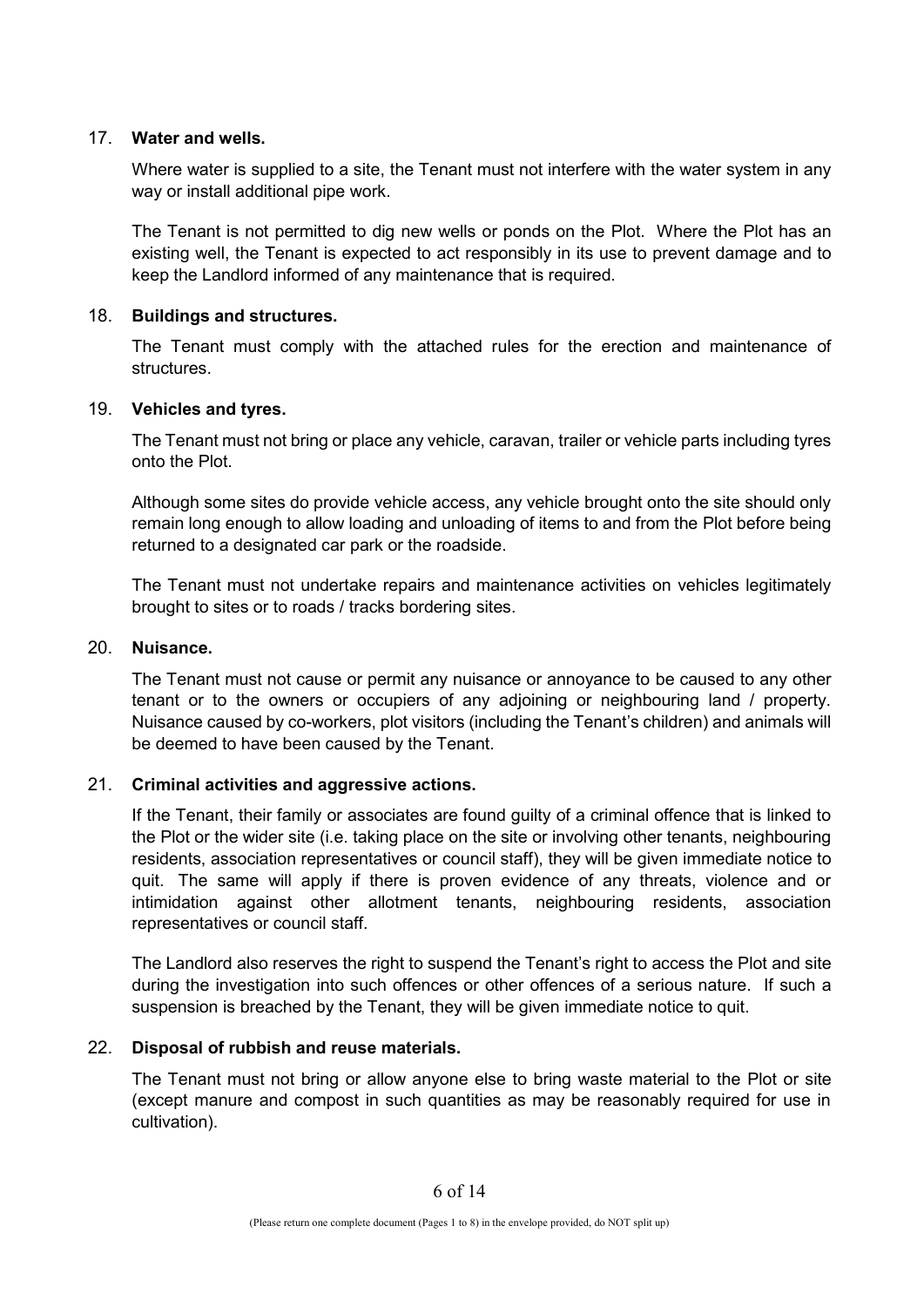It is the Tenant's responsibility to appropriately deal with any waste material that they generate on the Plot. To do this the Tenant may remove the waste to an appropriate disposal location, burn it (see clause on bonfires / burning rubbish), or compost it. Waste materials put on a compost heap should not include food items or similar materials that will attract vermin.

The Tenant must store re-use items in a neat, tidy fashion and only on the 25% of the Plot that is not in productive use. The final decision on whether items are rubbish or for re-use will be the Landlord's and the Tenant will be served with a notice to quit if they fail to remove such items from the site if instructed to do so.

## 23. **Vermin.**

The Tenant must ensure that their activities do not attract vermin to the Plot or the site. Any vermin that are attracted must be dealt with quickly, effectively and safely so as to prevent risk to other plot holders and neighbouring residents.

## 24. **Bonfires / burning rubbish.**

The Tenant is permitted to burn materials on the Plot; however, fires must not be left unattended and they must be contained in an incinerator bin or similar device. The Tenant must not bring material to the Plot to burn and the fire must not cause a nuisance or danger to other plot holders or neighbouring residents. In being considerate of other people, the Tenant must take into consideration the type of materials they wish to burn, the amount of material to be burnt, the day of the week, the time of day and the frequency at which materials are burnt across the entire site.

The Landlord reserves the right to put site specific restrictions in place, which may mean that no bonfires are permitted or are only permitted on certain days of the week and / or at certain times of the day. Any such restrictions will be clearly notified to all tenants on the site and must be adhered to.

## 25. **Adverts, etc.**

The Tenant must not display or permit to be displayed on the Plot any sign, notice, placard, advertisement or writing of any kind whatsoever.

## 26. **Inspection.**

If requested, the Tenant must permit the Landlord's officer, or other appointed agent including Association representatives, to enter onto the Plot at any time to inspect the state and condition of the plot.

## 27. **Termination of tenancy.**

Upon the termination of a tenancy (either voluntarily or through a notice to quit) the Tenant must yield up vacant possession of the Plot in a condition equal to or better than when the tenancy started. Where this is not the case, the Landlord will undertake works to bring the Plot up to that condition (i.e. repairs to fences, removal of waste, removal of personal possessions, removal of structures, preparation for cultivation, etc) and will charge the Tenant for the costs of doing so. Personal possessions left on the Plot after the termination date will become the property of the Landlord.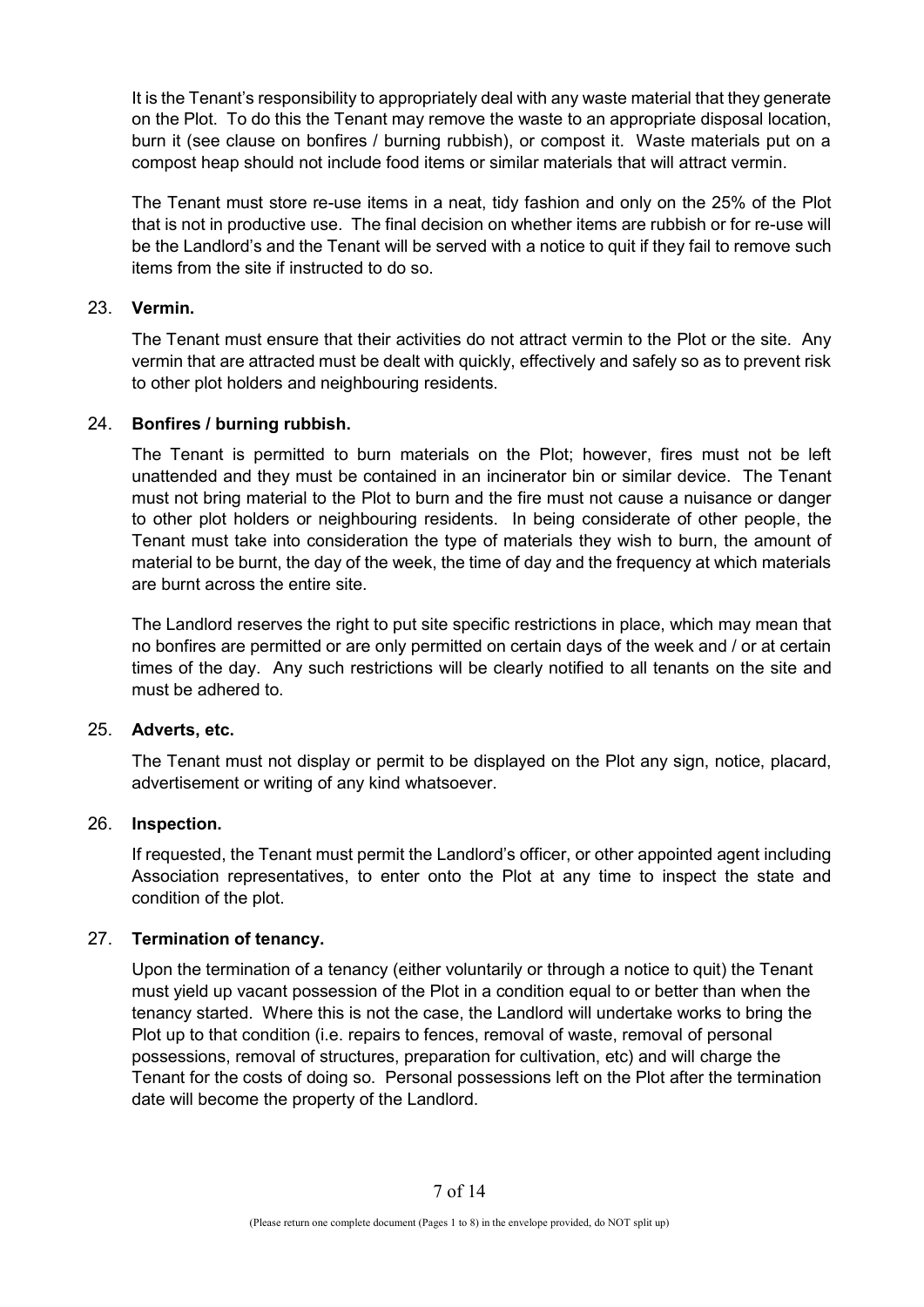## 28. **Change of address.**

The Tenant shall inform the Landlord immediately of any change of address.

## **LANDLORD'S OBLIGATIONS**

#### 29. **Rent.**

The Landlord will provide an annual invoice to the tenant using the contact details supplied.

## 30. **Rent review.**

Any change to the Rent will be advised 6 months in advance.

## 31. **Refunds.**

No refund will be given if the Plot is taken up and subsequently vacated during the rent year.

#### 32. **Repairs.**

The Landlord will be responsible for the repair and maintenance of plot and site fencing that borders external areas or that borders sites tracks / paths including gates in such fencing and of access tracks / paths on the site. The Landlord is not bound to maintain such infrastructure to a specified standard and the ability to undertake any such work will be determined by the available budget.

## 33. **Data protection and privacy.**

Details of the Landlords arrangements for data protection and privacy are set out in a privacy statements available at [http://www.durham.gov.uk/dataprivacy.](http://www.durham.gov.uk/dataprivacy)

## **DETERMINATION OF TENANCY**

- 34. The tenancy shall determine:
	- a. Immediately upon the death of the Tenant.
	- b. By either party giving the other 12 months' previous notice in writing expiring on or before the first day of November in any year.
	- c. By re-entry by the Landlord at any time after giving three months' previous notice in writing to the Tenant on account of the said land being required for purposes other than as an allotment garden or for roads or sewers necessary in connection with any of those purposes.
	- d. By re-entry by the Landlord at any time after giving one month's previous notice in writing to the Tenant:
		- i. if the Rent or any part thereof is in arrears for not less than forty days whether legally demanded or not; or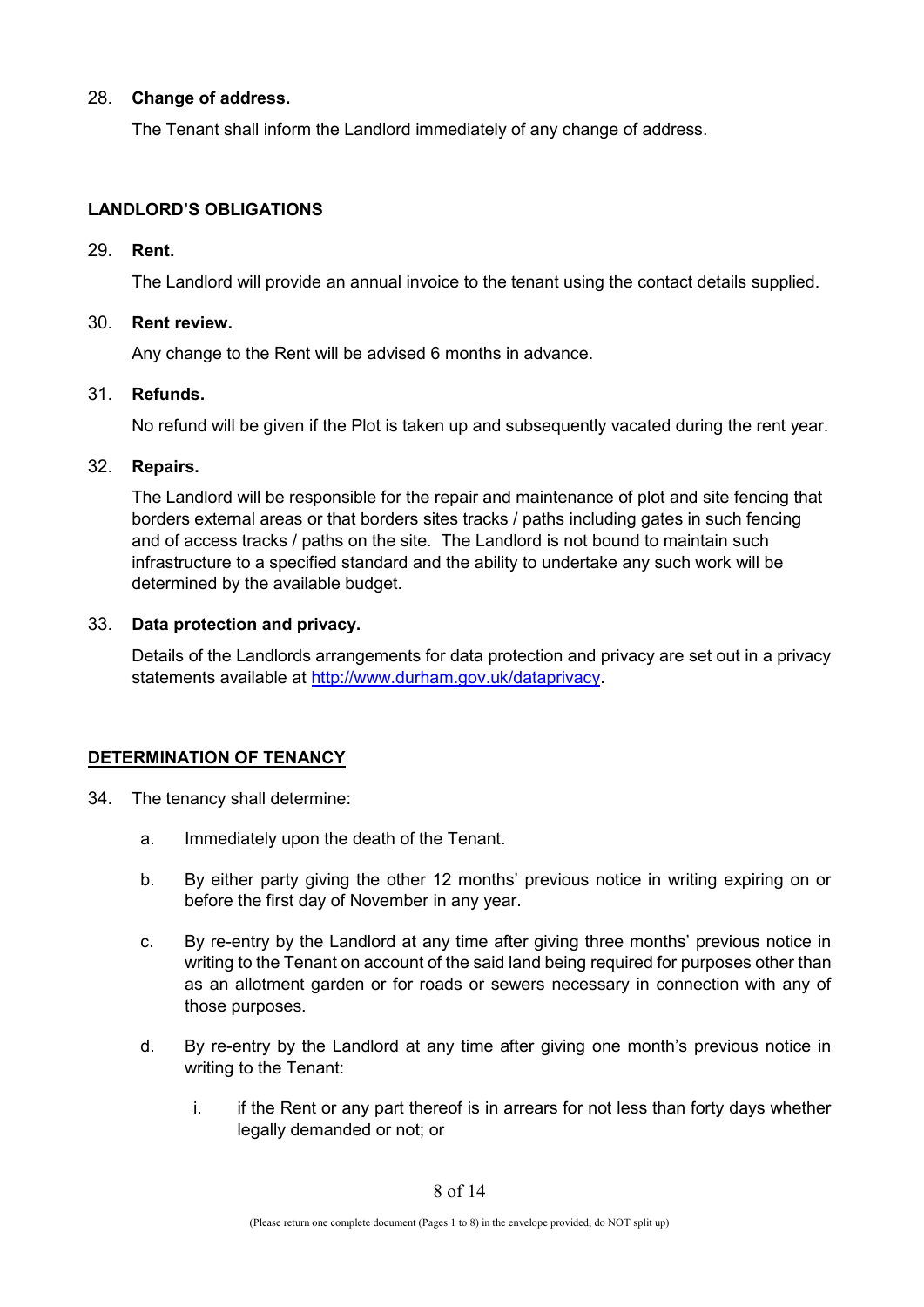- $ii.$  if there has been a breach by the Tenant of any term or condition of the tenancy; or
- iii. if the Tenant moves outside of the administrative boundary of County Durham; or
- iv. if the Tenant shall become bankrupt or compound with his creditors.

The Landlord shall not be liable to make good or pay compensation for any damage or loss whatsoever caused directly or indirectly by the existence of poles or overhead or underground cables, or appliances and all other works edifices and machinery over or within or adjacent to the said land.

## **NOTICES**

- 35. Any notice required to be given by the Landlord to the Tenant may be signed on behalf of the Landlord by the Head of Legal & Democratic Services or such other Officer as the Council may from time to time designate, and may be served on the Tenant either personally or by leaving it at his last known place of abode or by registered or recorded delivery letter addressed to there or by fixing the same in some conspicuous manner on the Plot. Any notice required to be given by the Tenant to the Landlord shall be sufficiently given if signed by the Tenant and sent in a prepaid post letter to the Head of Legal & Democratic Services.
- 36. Any marginal notes to this Agreement shall not form part thereof, unless specifically referred to in any covering letter or previously agreed to by both parties.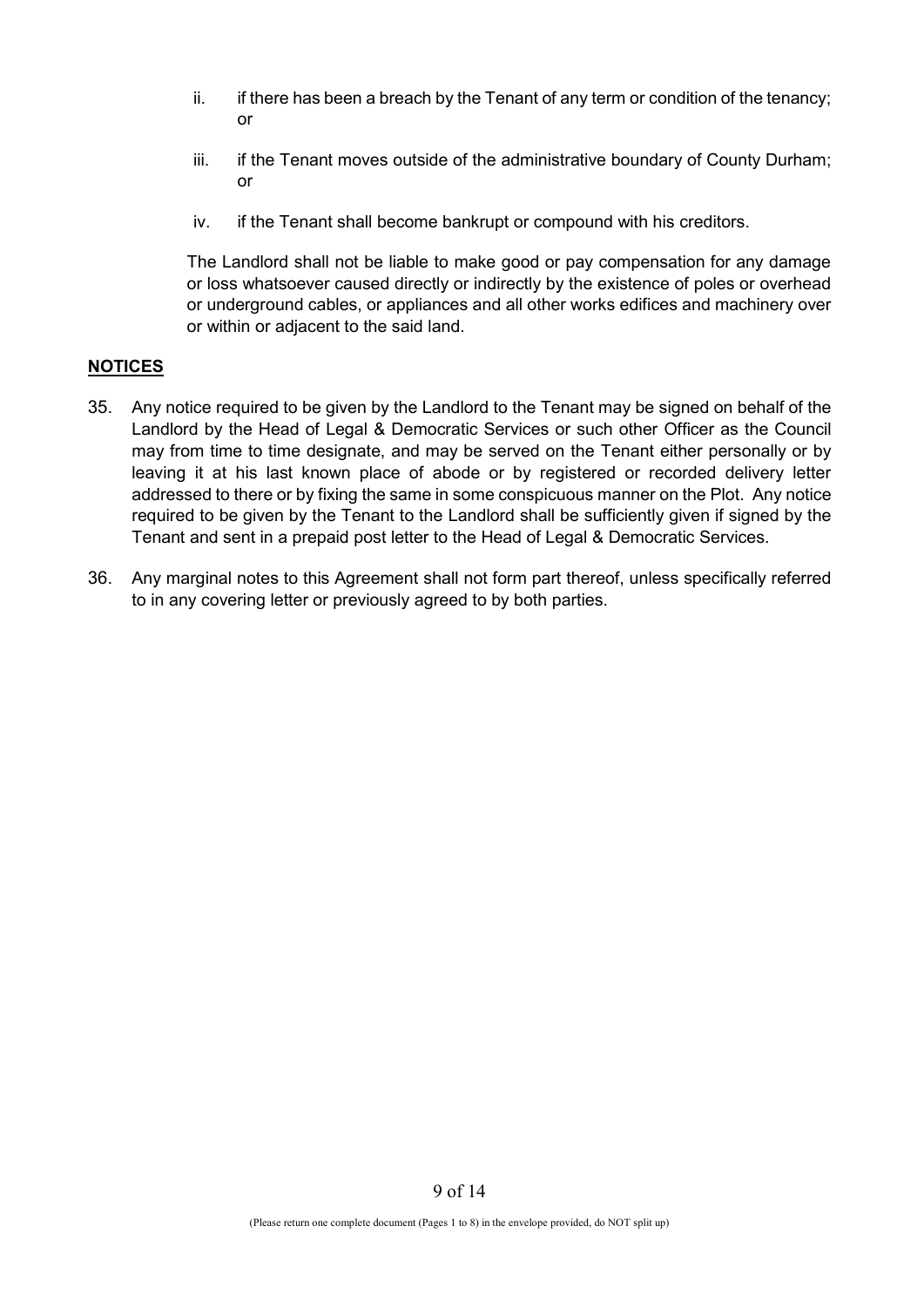## **THE FIRST SCHEDULE**

## **EXCEPTIONS AND RESERVATIONS**

- **Right of entry** 1. The right with all necessary machinery equipment vehicle and horses to enter upon the said land or any part or parts thereof for the purposes of exercising any of the rights hereinafter excepted and reserved for the purpose of inspecting the state used and conditions of the said land or any neighbouring land of the Landlords and the making of any necessary tests thereon provided always that the Landlords shall make good all damage caused by or arising from such entry or at their option make reasonable compensation to the Tenant for any damage in consequence of the exercise of the rights hereinafter excepted and reserved.
- **Wayleaves** 2. The benefit of all wayleave contracts (whether existing at the date of this Agreement or entered into during the continuance of this tenancy) and all other contracts existing at the date of this Agreement and affecting the said land or any part or parts thereof and all rents and other monies payable thereunder and the power to carry out at the Landlords cost anything required to be done thereunder by the Landlords.
- **Right of way** 3. All rights of way (if any) hitherto used or enjoyed across the said land or any part or parts thereof whether by the Landlord or their tenants in respect of other property of the Landlords or otherwise howsoever.
- **Planning Permission** 4. Consents under the Town and Country Planning Act for development involving change of use (including use of land for storage, keeping of horses, vehicles and caravans); and/or the erection of new structures (including sheds, greenhouses and poly-tunnels). The tenant shall be responsible for obtaining all such consents as required by the County Council local planning authority. Such consents must be obtained prior to implementation of any works or change of use. (Please refer to the enclosed Allotments and Planning Guidelines)

Please also note that as Landlords, the Council has the right to refuse any such requests, irrespective of any application for planning permission. (Please read paragraph (10) (a) on page 3).

**Contracts** 5. The Contracts (Rights of Third Parties) Act 1999 is hereby excluded and shall not apply hereto.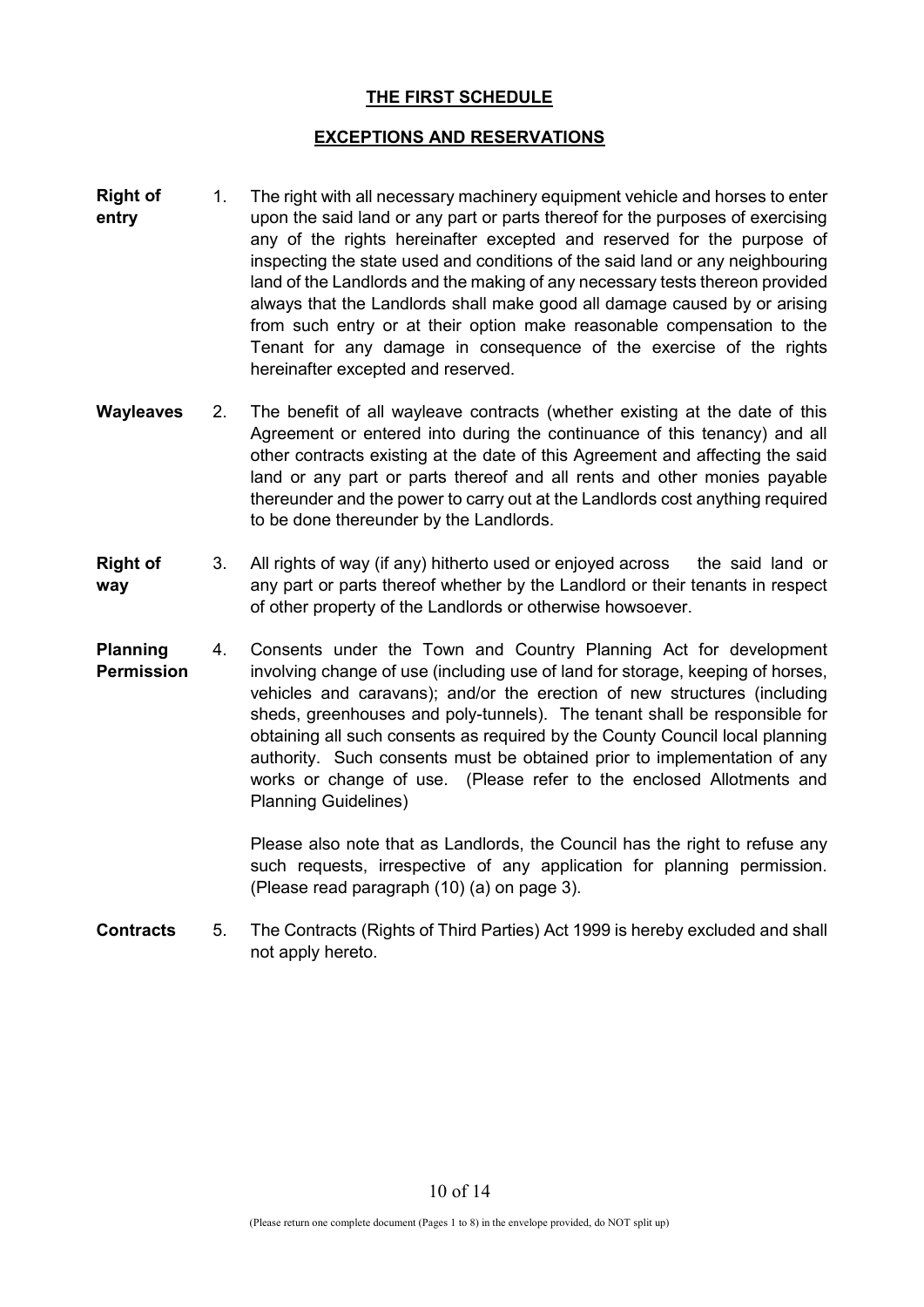# **THE SECOND SCHEDULE**

# **Subjections**

All public and private rights of way and all other easements and agreements (if any) affecting the said land or any part or parts thereof.

)

) )

) ) ) ) )

## **The County Council of Durham**

SIGNED by: - (1)

Helen Lynch (1999)

Durham County Council. Duly authorised on behalf of the County Council.

telentyrd.

## **The Allotment Tenant**

I have read and understood the attached terms of this tenancy agreement and have signed below to agree to be bound on these terms.

| SIGNED by the said: -                                                       | Please sign your name below $\downarrow$      |
|-----------------------------------------------------------------------------|-----------------------------------------------|
| «Tenant»                                                                    |                                               |
| Witnessed in the presence of: -<br>(Print witness name below $\downarrow$ ) | Witness to sign their name below $\downarrow$ |
| (name of witness)                                                           | ) (signature of witness)                      |
| Address of Witness: -                                                       |                                               |

…………………………………………………………………....Postcode………….........

In the event that the Tenant wishes to terminate the tenancy of an allotment, they **MUST** inform the Landlord. Under **NO** circumstances may the person giving up the allotment transfer an allotment to another person.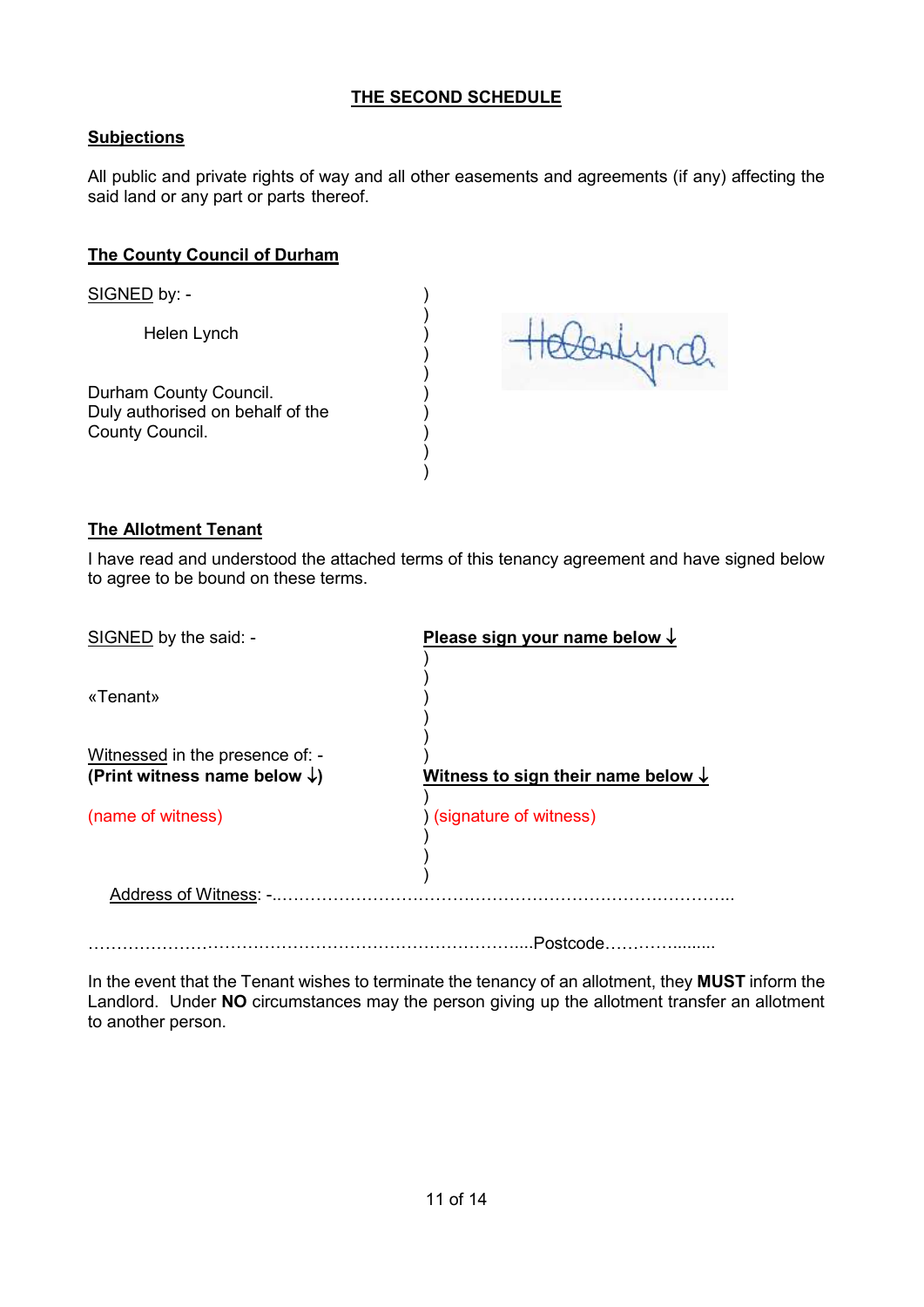# **RULES ON THE ERECTION AND MAINTENANCE OF STRUCTURES ON DURHAM COUNTY COUNCIL ALLOTMENTS**

## 1. **Definition.**

The term 'structure' covers sheds, greenhouses, poly-tunnels, buildings for permitted animals, compost heaps and water storage containers. No other types of structure are permitted on Durham County Council allotment sites.

## 2. **Authorisation.**

Tenants wishing to erect a new structure on their plot or adapt an existing structure must seek written permission from the Council prior to doing so (except in the case of compost bins and water containers). Such requests should include details of how the proposed construction / adaptations will comply with the rules set out below and would ideally include a drawing or picture of the proposed structure.

## 3. **Siting.**

All structures should be sited in a position that does not prevent the plot from being inspected and that leaves the central area for cultivation. Furthermore, a gap of at least 0.5m should be left between the walls of the structure and the boundary hedge / fence to allow for the proper maintenance of both.

## 4. **Construction and maintenance.**

All structures should either be purchased from a commercial garden / allotment manufacturer or be self constructed using new or recycled materials of the following types: timber, single pane glazing, horticultural PVC, and roofing felt or corrugated plastic / metal for the roof. Requests to use other materials including UPVC windows and doors will generally be declined. The use of caravans, vehicle bodies and shipping containers in place of purpose built structures is not permitted. Although not essential, the Council strongly encourages all structures to have appropriate guttering installed to allow the capture of rain water.

Structures must be maintained in a good, usable condition using appropriate materials. If the Council is not satisfied with the condition of any structure it reserves the right to require the Tenant to take action to address those concerns. The Council's decision on such matters will be final.

## 5. **Sheds.**

There can be a maximum of one shed on each allotment plot, which must be contained on the 25% of the plot not designated for productive use. The lowest point of the shed roof must be no more than 2.5m above ground level.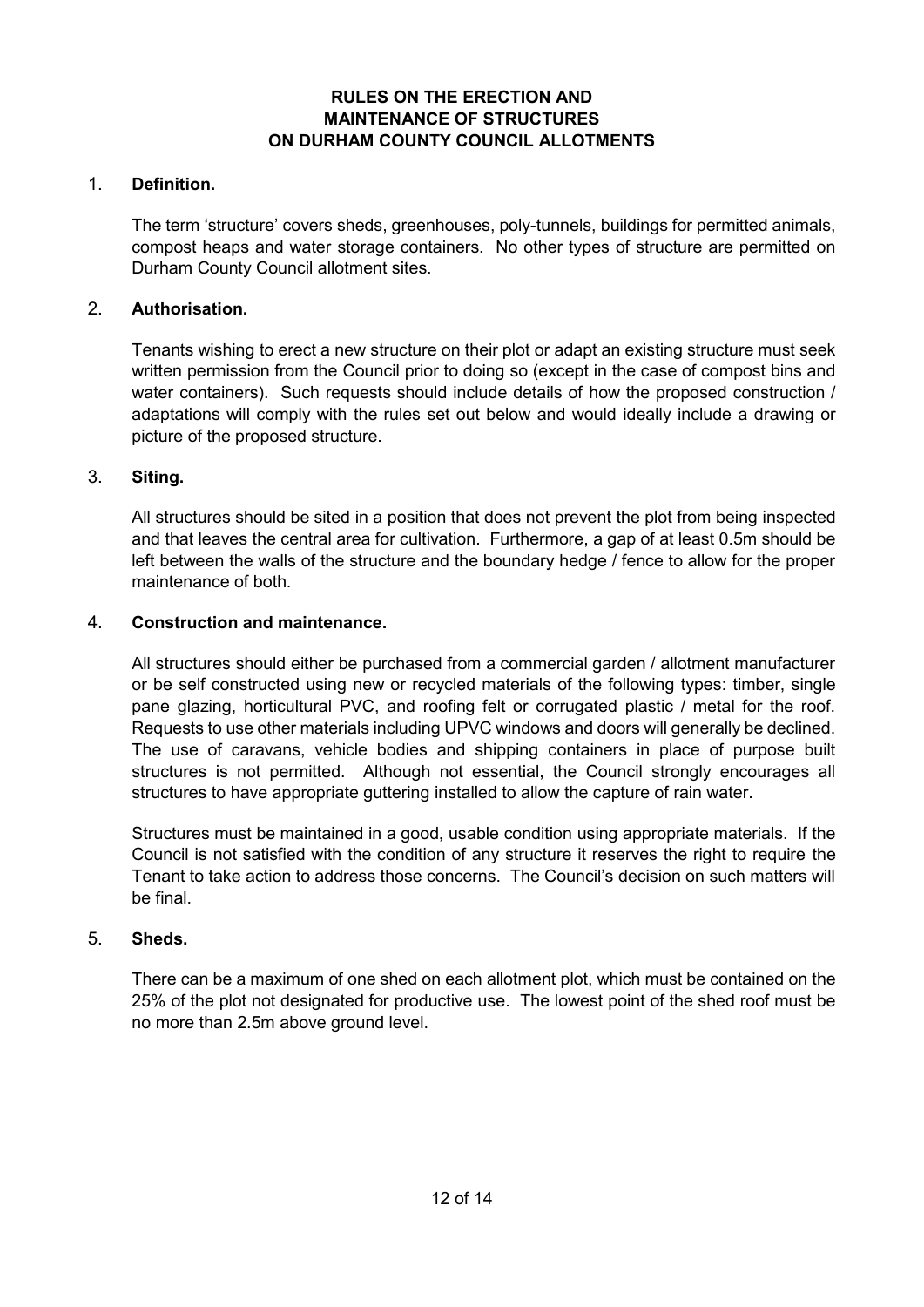# 6. **Greenhouses and poly-tunnels.**

There can be a maximum of one greenhouse and one poly-tunnel on each allotment plot and the lowest point of their roof must be no more than 2.5m above ground level. All greenhouses and poly-tunnels must be used for active cultivation and any not being used for this must be removed from the plot.

# 7. **Animal housing / compounds.**

There is no limit on the number of these that can be on a plot; however, they must not be located on the 50% of the plot that is designated for cultivation. The lowest point of the roof of all such structures must be no more than 2.5m above ground level.

# 8. **Compost heaps.**

The Tenant is permitted to install compost containers on their plots. Such containers should not exceed 2m x 2m x 2m in size, should be sited at the furthest point from any residential property bordering the plot and must either be of a manufactured design or be constructed of wood and mesh. Prior written permission is not required for installing a compost heap.

# 9. **Water containers.**

The Tenant is permitted to install water barrels / tanks on their plots to allow the storage of captured rain water; however, the use of old baths, sinks and toilet bowls or similar is not permitted. Prior written permission is not required for installing a water container.

# 10. **Removal of structures.**

The Tenant is responsible for removing all structures from the plot either when they fall into disrepair or on the termination of the tenancy. If the Tenant wishes to leave a structure on their plot when terminating, the Council will consult the likely future tenant to establish whether they are willing to accept responsibility for it. In the event that there is no likely future tenant, the Council will inspect the structure and determine whether to allow it to be left on the plot.

The Council will remove and dispose of any structure left on the plot without the prior agreement of the future tenant or the Council. The costs associated with this will be recovered from the tenant that left the structure.